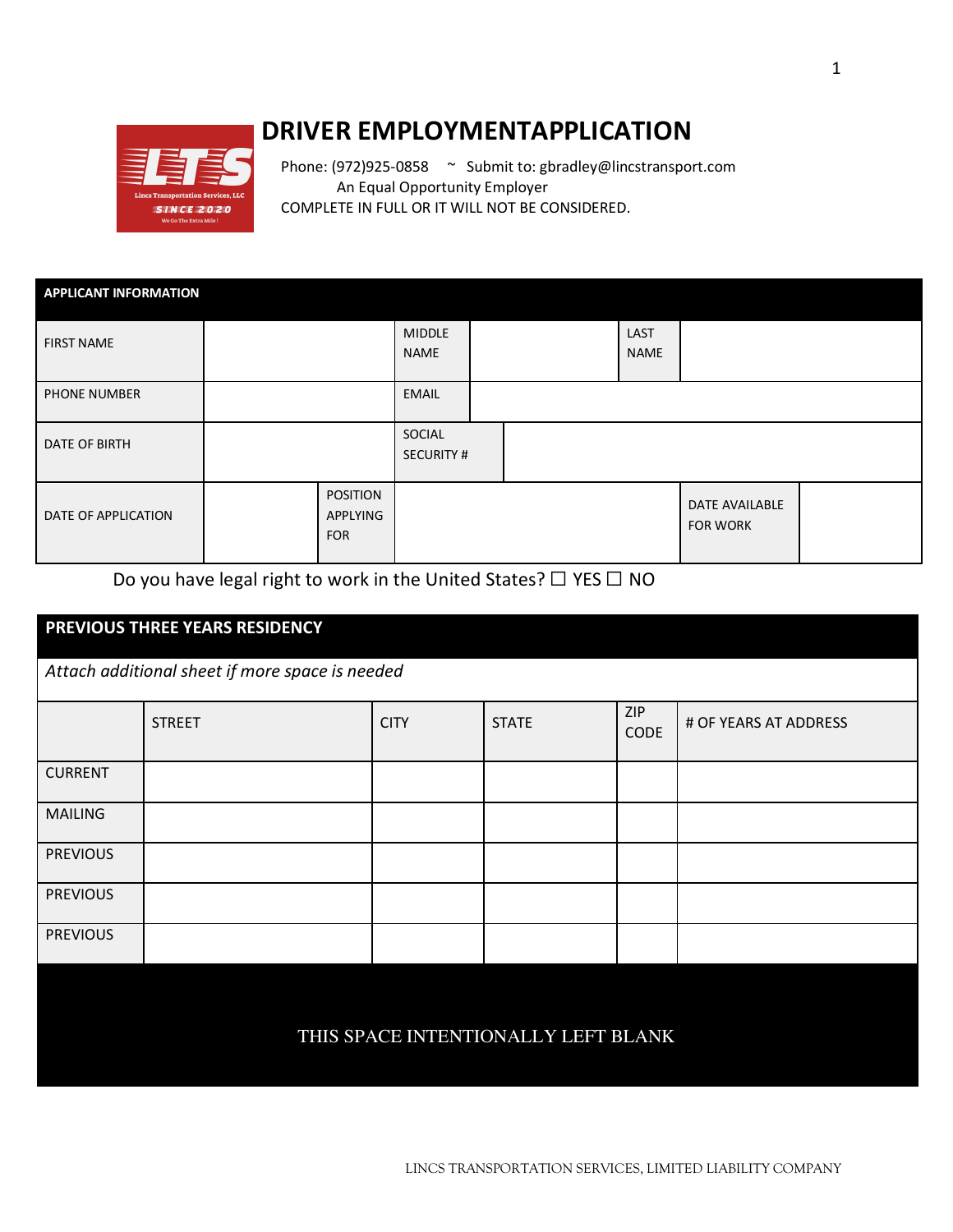|                                                                                                                                                                                                                                                                                                                                 | <b>LICENSE INFORMATION</b>                   |                  |                     |                           |  |  |  |
|---------------------------------------------------------------------------------------------------------------------------------------------------------------------------------------------------------------------------------------------------------------------------------------------------------------------------------|----------------------------------------------|------------------|---------------------|---------------------------|--|--|--|
| No person who operates a commercial motor vehicle shall at any time have more than one driver's license (49<br>CFR 383.21). I certify that I do not have more than one motor vehicle license, the information for which is listed<br>below. Include all licenses held for the past 3 years; attach additional sheets if needed. |                                              |                  |                     |                           |  |  |  |
| <b>STATE</b>                                                                                                                                                                                                                                                                                                                    | LICENSE #                                    | TYPE/CLASS       | <b>ENDORSEMENTS</b> | <b>EXPIRATION DATE</b>    |  |  |  |
| PREVOIUSLY HELD LICENSES                                                                                                                                                                                                                                                                                                        |                                              |                  |                     |                           |  |  |  |
| <b>DRIVING EXPERIENCE</b>                                                                                                                                                                                                                                                                                                       |                                              |                  |                     |                           |  |  |  |
| <b>CLASS OF</b><br><b>EQUIPMENT</b>                                                                                                                                                                                                                                                                                             | TYPE OF EQUIPMENT (VAN,<br>TANK, FLAT, ETC.) | <b>DATE FROM</b> | DATE TO             | APPROX # OF MILES (TOTAL) |  |  |  |
| <b>STRAIGHT</b><br><b>TRUCK</b>                                                                                                                                                                                                                                                                                                 |                                              |                  |                     |                           |  |  |  |
| <b>TRACTOR &amp;</b><br>SEMI-<br><b>TRAILER</b>                                                                                                                                                                                                                                                                                 |                                              |                  |                     |                           |  |  |  |
| TRACTOR & 2<br><b>TRAILERS</b>                                                                                                                                                                                                                                                                                                  |                                              |                  |                     |                           |  |  |  |
| <b>TRACTOR &amp;</b><br><b>TANKER</b>                                                                                                                                                                                                                                                                                           |                                              |                  |                     |                           |  |  |  |
|                                                                                                                                                                                                                                                                                                                                 |                                              |                  |                     |                           |  |  |  |

| <b>ACCIDENT RECORD FOR THE PAST 3 YEARS</b>                                    |                                                     |                        |                      |                       |  |  |
|--------------------------------------------------------------------------------|-----------------------------------------------------|------------------------|----------------------|-----------------------|--|--|
| Attach additional sheet if more space is needed. Check this box if none $\Box$ |                                                     |                        |                      |                       |  |  |
| DATES (List<br>most recent<br>first)                                           | NATURE OF ACCIDENT (Head-on, rear-end, upset, etc.) | #<br><b>FATALITIES</b> | #<br><b>INJURIES</b> | CHEMICAL SPILLS (Y/N) |  |  |
|                                                                                |                                                     |                        |                      |                       |  |  |
|                                                                                |                                                     |                        |                      |                       |  |  |
|                                                                                |                                                     |                        |                      |                       |  |  |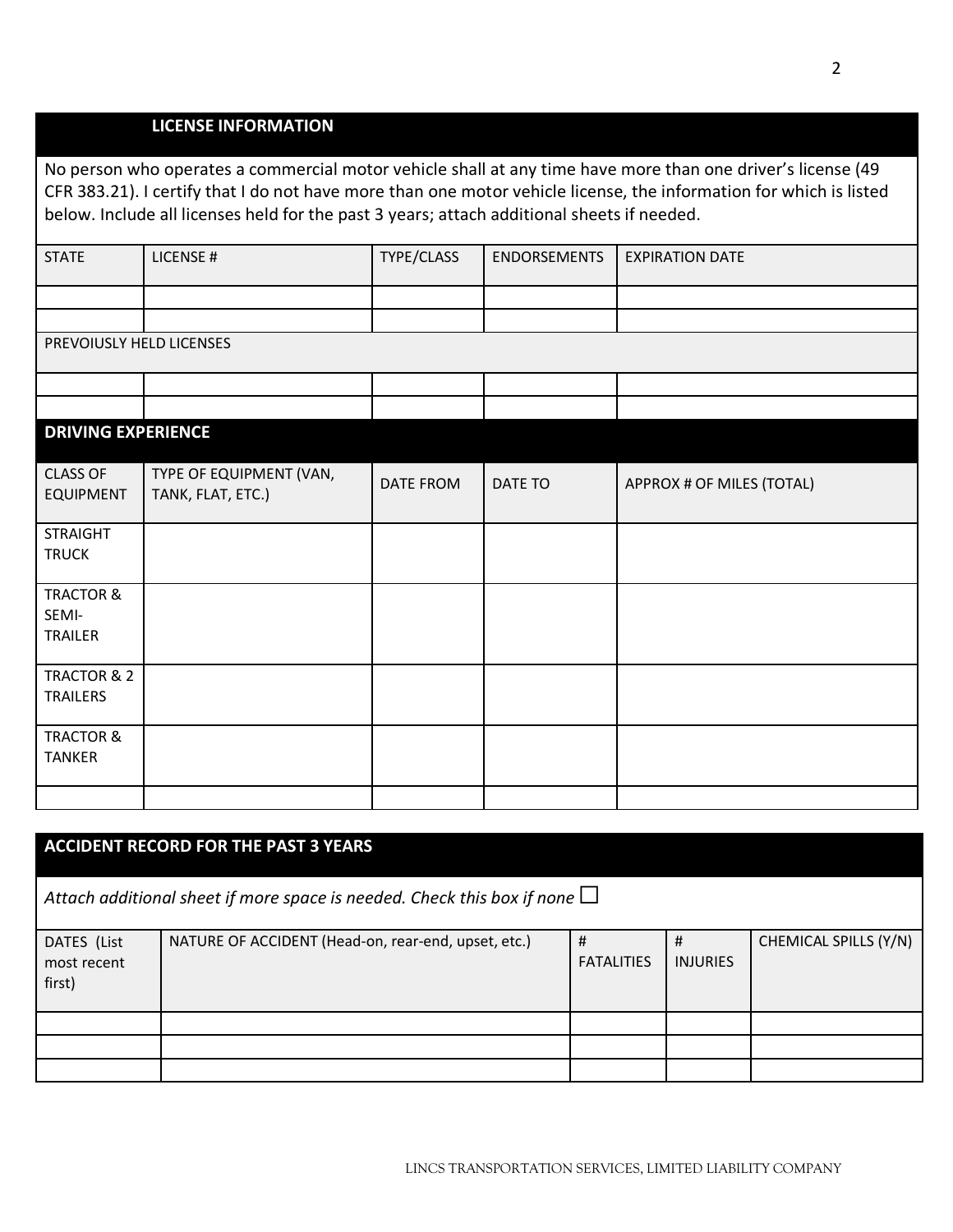| TRAFFIC CONVICTIONS AND FORFEITURES FOR THE PAST 3 YEARS (OTHER THAN PARKING VIOLATIONS)                                      |                                                                                |                                     |                                                       |  |  |  |
|-------------------------------------------------------------------------------------------------------------------------------|--------------------------------------------------------------------------------|-------------------------------------|-------------------------------------------------------|--|--|--|
|                                                                                                                               | Attach additional sheet if more space is needed. Check this box if none $\Box$ |                                     |                                                       |  |  |  |
| <b>DATE</b><br><b>CONVICTED</b><br>(Month/Year)                                                                               | <b>VIOLATION</b>                                                               | <b>STATE OF</b><br><b>VIOLATION</b> | PENALTY (Forfeited bond, collateral<br>and/or points) |  |  |  |
|                                                                                                                               |                                                                                |                                     |                                                       |  |  |  |
|                                                                                                                               |                                                                                |                                     |                                                       |  |  |  |
|                                                                                                                               |                                                                                |                                     |                                                       |  |  |  |
|                                                                                                                               |                                                                                |                                     |                                                       |  |  |  |
| Have you ever been denied a license, permit, or privilege to operate a motor vehicle? $\Box$ YES $\Box$ NO If yes,<br>explain |                                                                                |                                     |                                                       |  |  |  |
| Has any license, permit, or privilege ever been suspended or revoked? $\Box$ YES $\Box$ NO If yes, explain                    |                                                                                |                                     |                                                       |  |  |  |
| Has any license, permit, or privilege ever been suspended or revoked? $\Box$ YES $\Box$ NO If yes, explain                    |                                                                                |                                     |                                                       |  |  |  |

The Federal Motor Carrier Safety Regulations (49 CFR 391.21) require that all applicants wishing to drive a commercial vehicle list all employment for the last three (3) years. *In addition, if you have driven a commercial vehicle previously, you must provide employment history for an additional seven (7) years (for a total of ten (10) years). Any gaps in employment in excess of one (1) month must be explained.* 

Start with the last or current position, including any military experience, and work backwards (attach separate sheets if necessary). You are required to list the complete mailing address, including street number, city, state, zip; and complete all other information.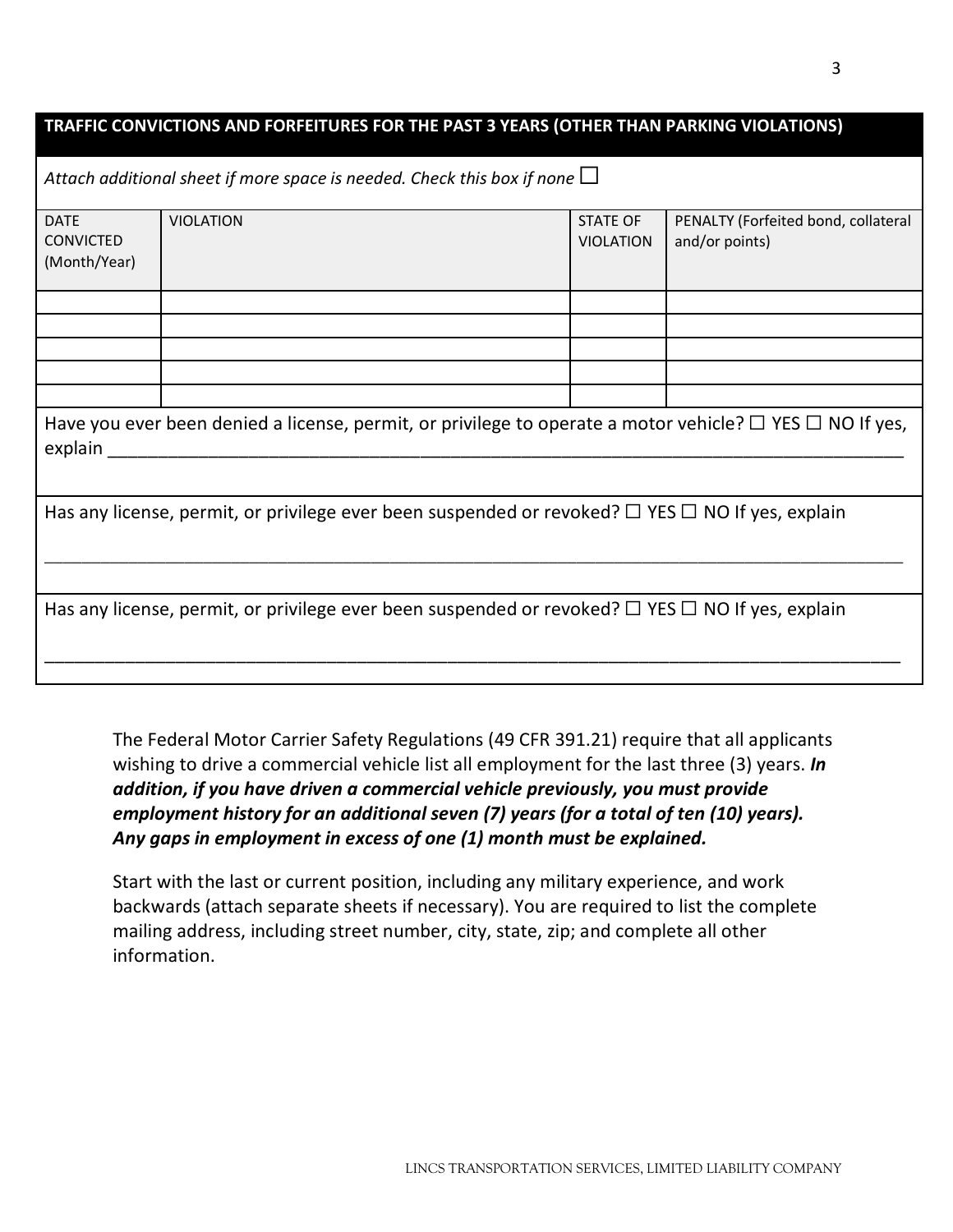| <b>CURRENT (MOST RECENT) EMPLOYER</b>                                                                          |                            |  |             |  |              |               |  |
|----------------------------------------------------------------------------------------------------------------|----------------------------|--|-------------|--|--------------|---------------|--|
| <b>NAME</b>                                                                                                    |                            |  |             |  | <b>PHONE</b> |               |  |
| <b>ADDRE</b>                                                                                                   |                            |  |             |  |              |               |  |
| <b>SS</b>                                                                                                      |                            |  |             |  |              |               |  |
| <b>POSITION</b>                                                                                                |                            |  | <b>FROM</b> |  |              | TO            |  |
| <b>HELD</b>                                                                                                    |                            |  | MO/YR       |  |              | MO/YR         |  |
| <b>REASON FOR LEAVING</b>                                                                                      |                            |  |             |  |              | <b>SALARY</b> |  |
| <b>EXPLAIN ANY GAPS IN</b>                                                                                     |                            |  |             |  |              |               |  |
|                                                                                                                | <b>EMPLOYMENT (Include</b> |  |             |  |              |               |  |
| month/year & reason)                                                                                           |                            |  |             |  |              |               |  |
| While employed here, were you subject to the Federal Motor Carrier Safety Regulations? $\Box$ YES $\Box$ NO    |                            |  |             |  |              |               |  |
| Was the job designated as a safety-sensitive function in any Department of Transportation-regulated            |                            |  |             |  |              |               |  |
| mode subject to alcohol and controlled substances testing as required by 49 CFR, part 40? $\Box$ YES $\Box$ NO |                            |  |             |  |              |               |  |

| <b>SECOND (MOST RECENT) EMPLOYER</b>                                                                        |                                                                 |            |  |              |             |  |  |
|-------------------------------------------------------------------------------------------------------------|-----------------------------------------------------------------|------------|--|--------------|-------------|--|--|
| <b>NAME</b>                                                                                                 |                                                                 |            |  | <b>PHONE</b> |             |  |  |
| <b>ADDRESS</b>                                                                                              |                                                                 |            |  |              |             |  |  |
| <b>POSITION</b><br><b>HELD</b>                                                                              |                                                                 | FROM MO/YR |  |              | TO<br>MO/YR |  |  |
| <b>REASON FOR LEAVING</b>                                                                                   |                                                                 |            |  |              | SALARY      |  |  |
|                                                                                                             | EXPLAIN ANY GAPS IN EMPLOYMENT<br>(Include month/year & reason) |            |  |              |             |  |  |
| While employed here, were you subject to the Federal Motor Carrier Safety Regulations? $\Box$ YES $\Box$ NO |                                                                 |            |  |              |             |  |  |

Was the job designated as a safety-sensitive function in any Department of Transportation-regulated mode subject to alcohol and controlled substances testing as required by 49 CFR, part 40?  $\Box$  YES  $\Box$  NO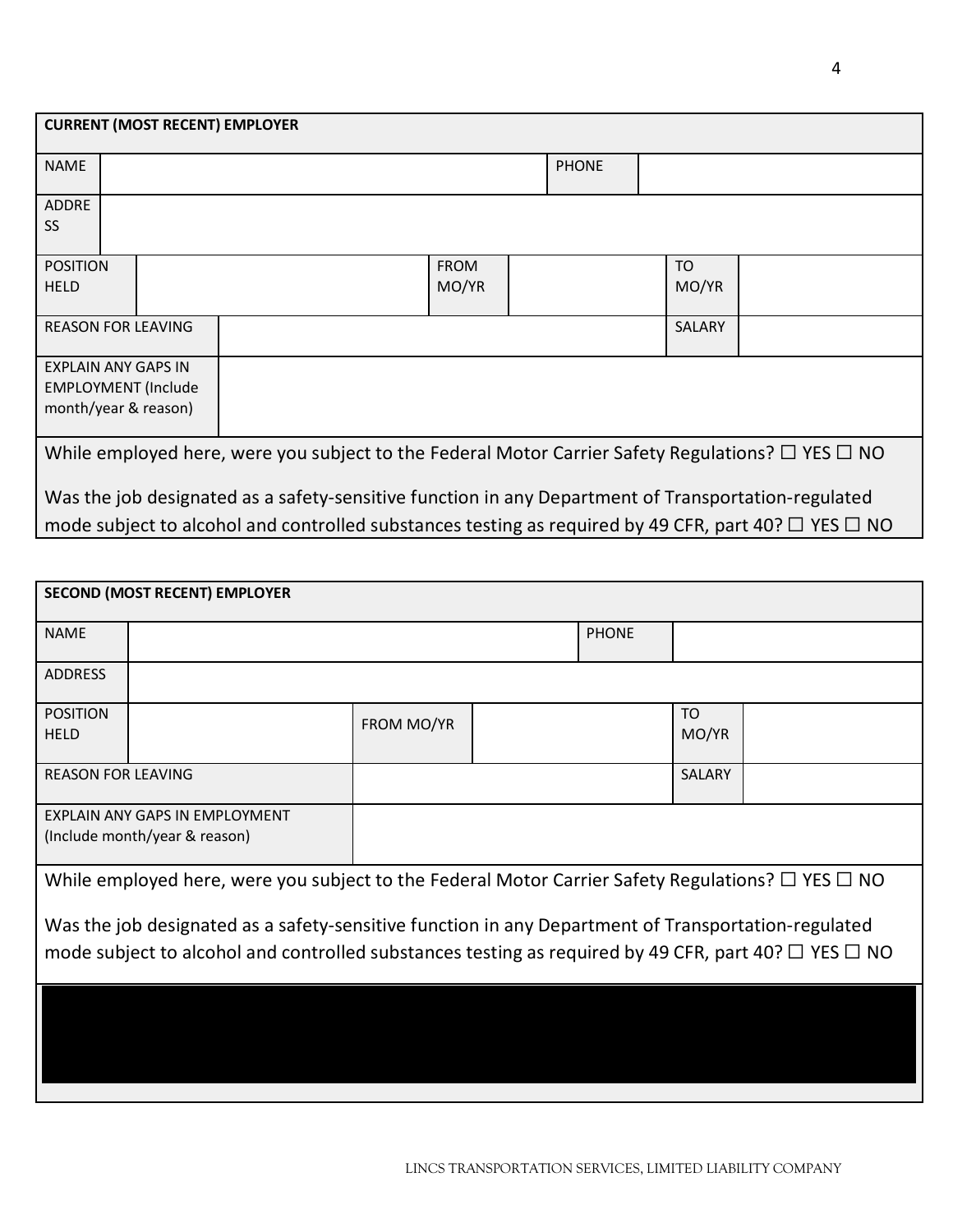| THIRD (MOST RECENT) EMPLOYER   |                                                                                                                                                                                                                       |                                  |                           |                          |                    |  |  |
|--------------------------------|-----------------------------------------------------------------------------------------------------------------------------------------------------------------------------------------------------------------------|----------------------------------|---------------------------|--------------------------|--------------------|--|--|
| <b>NAME</b>                    |                                                                                                                                                                                                                       |                                  |                           | <b>PHONE</b>             |                    |  |  |
| <b>ADDRESS</b>                 |                                                                                                                                                                                                                       |                                  |                           |                          |                    |  |  |
| <b>POSITION</b><br><b>HELD</b> |                                                                                                                                                                                                                       | FROM MO/YR                       |                           |                          | <b>TO</b><br>MO/YR |  |  |
| <b>REASON FOR LEAVING</b>      |                                                                                                                                                                                                                       |                                  |                           |                          | SALARY             |  |  |
|                                | EXPLAIN ANY GAPS IN EMPLOYMENT<br>(Include month/year & reason)                                                                                                                                                       |                                  |                           |                          |                    |  |  |
|                                | While employed here, were you subject to the Federal Motor Carrier Safety Regulations? $\Box$ YES $\Box$ NO                                                                                                           |                                  |                           |                          |                    |  |  |
|                                | Was the job designated as a safety-sensitive function in any Department of Transportation-regulated<br>mode subject to alcohol and controlled substances testing as required by 49 CFR, part 40? $\Box$ YES $\Box$ NO |                                  |                           |                          |                    |  |  |
| <b>EDUCATION</b>               |                                                                                                                                                                                                                       |                                  |                           |                          |                    |  |  |
| SCHOOL                         | <b>NAME &amp; LOCATION</b>                                                                                                                                                                                            | <b>COURSE OF</b><br><b>STUDY</b> | <b>YEARS</b><br>COMPLETED | <b>GRADUATE</b><br>Y / N | <b>DETAILS</b>     |  |  |
| High<br>School                 |                                                                                                                                                                                                                       |                                  |                           | $\Box$<br>$\Box$         |                    |  |  |
| College                        |                                                                                                                                                                                                                       |                                  |                           | $\Box$<br>$\Box$         |                    |  |  |
| Other                          |                                                                                                                                                                                                                       |                                  |                           | $\Box$<br>$\Box$         |                    |  |  |
| <b>OTHER QUALIFICATIONS</b>    |                                                                                                                                                                                                                       |                                  |                           |                          |                    |  |  |
|                                | Please list any other qualifications that you have and which you believe should be considered.                                                                                                                        |                                  |                           |                          |                    |  |  |

## **TO BE READ AND SIGNED BY APPLICANT**

I authorize you to make investigations (including contacting current and prior employers) into my personal, employment, financial, medical history, and other related matters as may be necessary in arriving at an employment decision. I hereby release employers, schools, health care providers, and other persons from all liability in responding to inquiries and releasing information in connection with my application.